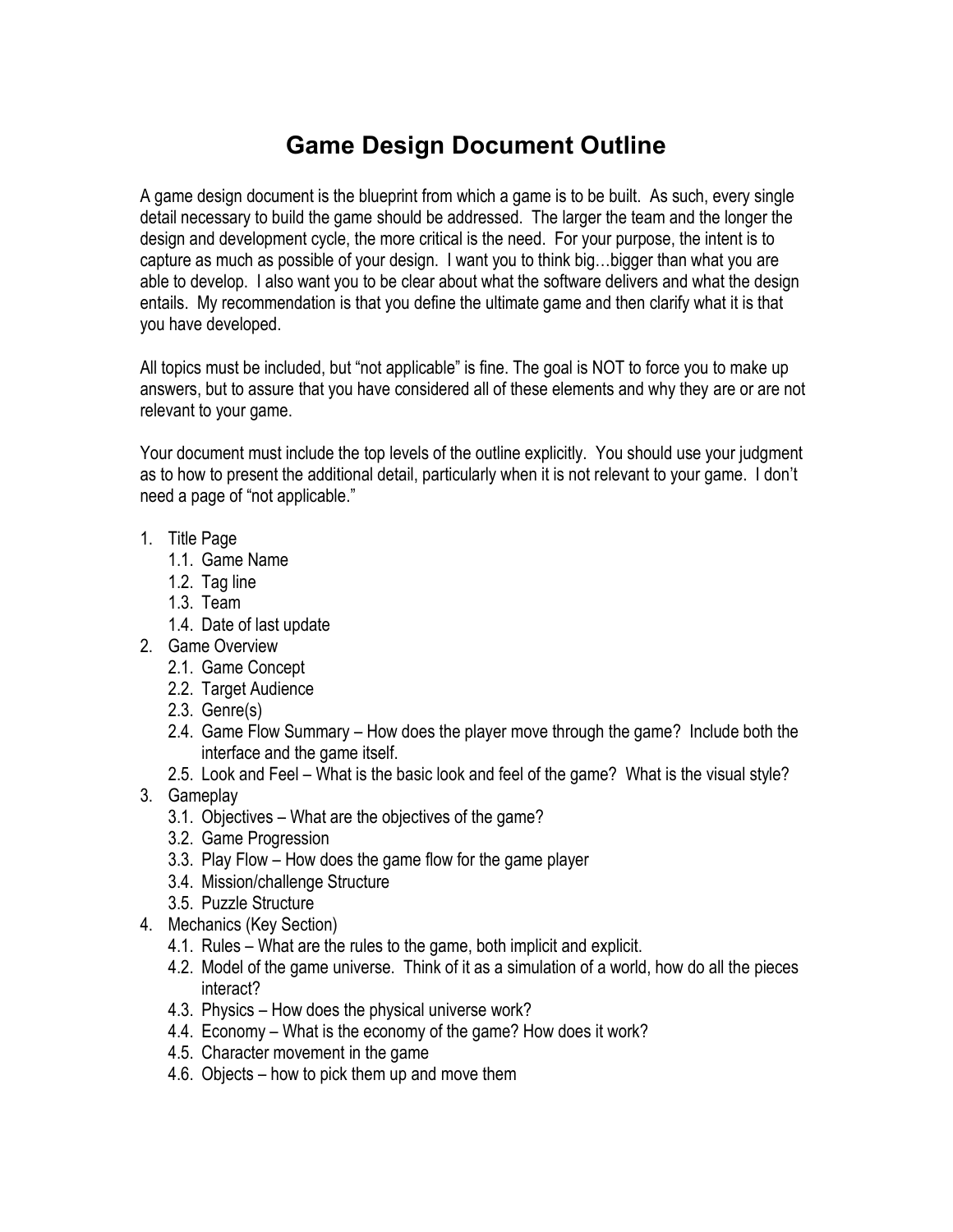- 4.7. Actions, including whatever switches and buttons are used, interacting with objects, and what means of communication are used
- 4.8. Combat If there is combat or even conflict, how is this specifically modeled?
- 4.9. Screen Flow -- How each screen is related to every other and a description of the purpose of each screen
- 4.10. Game Options What are the options and how do they affect game play?
- 4.11. Replaying and saving
- 4.12. Cheats and Easter Eggs
- 5. Story and Narrative
	- 5.1. Back story
	- 5.2. Plot elements
	- 5.3. Game story progression
	- 5.4. Cut scenes -- descriptions include the actors, the setting, and the storyboard or script.
- 6. Game World
	- 6.1. General look and feel of world
	- 6.2. Areas
		- 6.2.1.General description and physical characteristics
		- 6.2.2.How relate to the rest of the world
			- 6.2.2.1. What levels use it
			- 6.2.2.2. Connections to other areas
- 7. Characters.
	- 7.1. For each character
		- 7.1.1.Back story
		- 7.1.2.Personality
		- 7.1.3.Appearance
		- 7.1.4.Abilities
		- 7.1.5.Relevance to the story
		- 7.1.6.Relationship to other characters
	- 7.2. Artificial Intelligence Use in Opponent and Enemy
	- 7.3. Non-combat and Friendly Characters
- 8. Levels
	- 8.1. Training Level
	- 8.2. For each level
		- 8.2.1.Synopsis
		- 8.2.2.Required introductory material and how it is provided
		- 8.2.3.Objectives
		- 8.2.4.Details of what happens in the level
			- 8.2.4.1. Map
			- 8.2.4.2. Critical path that the player needs to take
			- 8.2.4.3. Important and incidental encounters
- 9. Interface
	- 9.1. Visual System
		- 9.1.1.HUD
		- 9.1.2.Menus
		- 9.1.3.Camera model
	- 9.2. Control System How does the game player control the game? What are the specific commands?